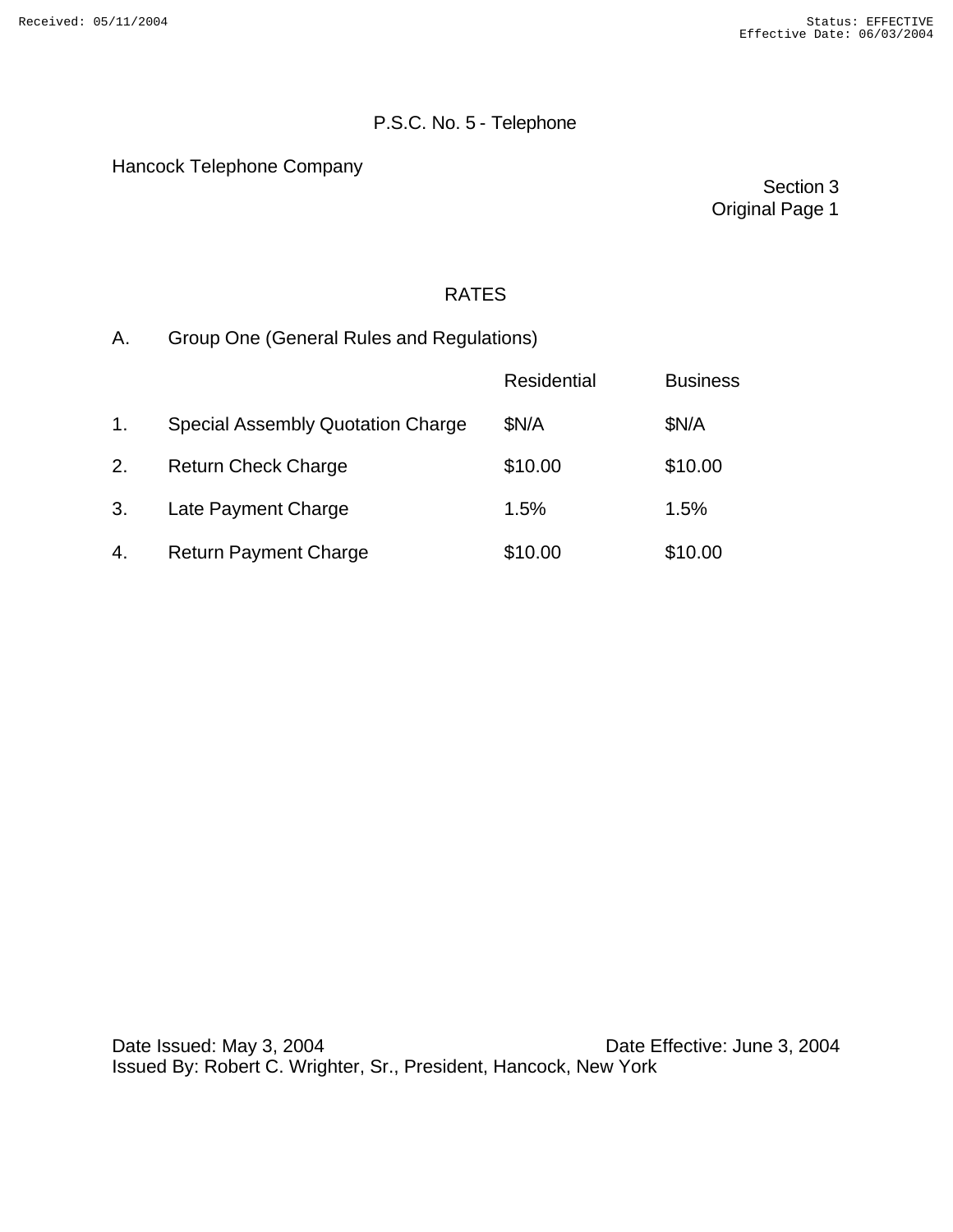Hancock Telephone Company

Section 3

Second Revised Page 2

Superseding First Revised Page 2

## RATES

| В.  | Group Two (Connection Charges)              |                    |                 |     |
|-----|---------------------------------------------|--------------------|-----------------|-----|
|     |                                             | <b>Residential</b> | <b>Business</b> |     |
| 1.  | Service Order Charge                        | \$19.50            | \$23.50         |     |
| 2.  | <b>Record Order Charge</b>                  | \$N/A              | \$N/A           |     |
| 3.  | <b>Central Office Line Charge</b>           | \$15.00            | \$18.00         |     |
| 4.  | Line Change Charge                          | \$N/A              | \$N/A           |     |
| 5.  | <b>Premises Visit Charge</b>                | \$12.50            | \$15.00         |     |
| 6.  | Network Interface Jack                      |                    |                 |     |
|     | <b>Installation Charge</b>                  | \$N/A              | \$N/A           |     |
| 7.  | <b>Rewire Charge</b>                        | \$N/A              | \$N/A           |     |
| 8.  | Maintenance Service Charge                  |                    |                 |     |
|     | <b>Flat Rate</b>                            | \$N/A              | \$N/A           |     |
|     | First .5 Hour                               | \$N/A              | \$N/A           | (C) |
|     | <b>Each Additional .5 Hour</b>              | \$N/A              | \$N/A           | (C) |
| 9.  | <b>Network Access Charge</b>                | \$N/A              | \$N/A           |     |
| 10. | <b>Central Office Network</b>               |                    |                 |     |
|     | <b>Connection Charge</b>                    | \$N/A              | \$N/A           |     |
| 11. | <b>Premises Connection</b>                  |                    |                 |     |
|     | <b>Work Surcharge</b>                       | \$N/A              | \$N/A           |     |
| 12. | <b>Access Wire Charge</b>                   | \$N/A              | \$N/A           |     |
| 13. | Data Base Administration Charge             | \$N/A              | \$N/A           |     |
| 14. | <b>Restoral Charge</b>                      | \$35.00            | \$41.50         |     |
| 15. | <b>Moves</b>                                | \$N/A              | \$N/A           |     |
| 16. | <b>Additional Line Charge</b>               | \$N/A              | \$N/A           |     |
| 17. | Premium Installation Charge                 | \$N/A              | \$N/A           |     |
| 18. | <i>*Telecommunications Service Priority</i> |                    |                 |     |
|     | <b>Administrative Charge</b>                | \$54.63            | \$54.63         |     |

\*Issued in compliance with Commission Order in Case 03-C-0922 dated July 28, 2004.

Date Issued: July 15, 2011 **Date Effective: August 15, 2011**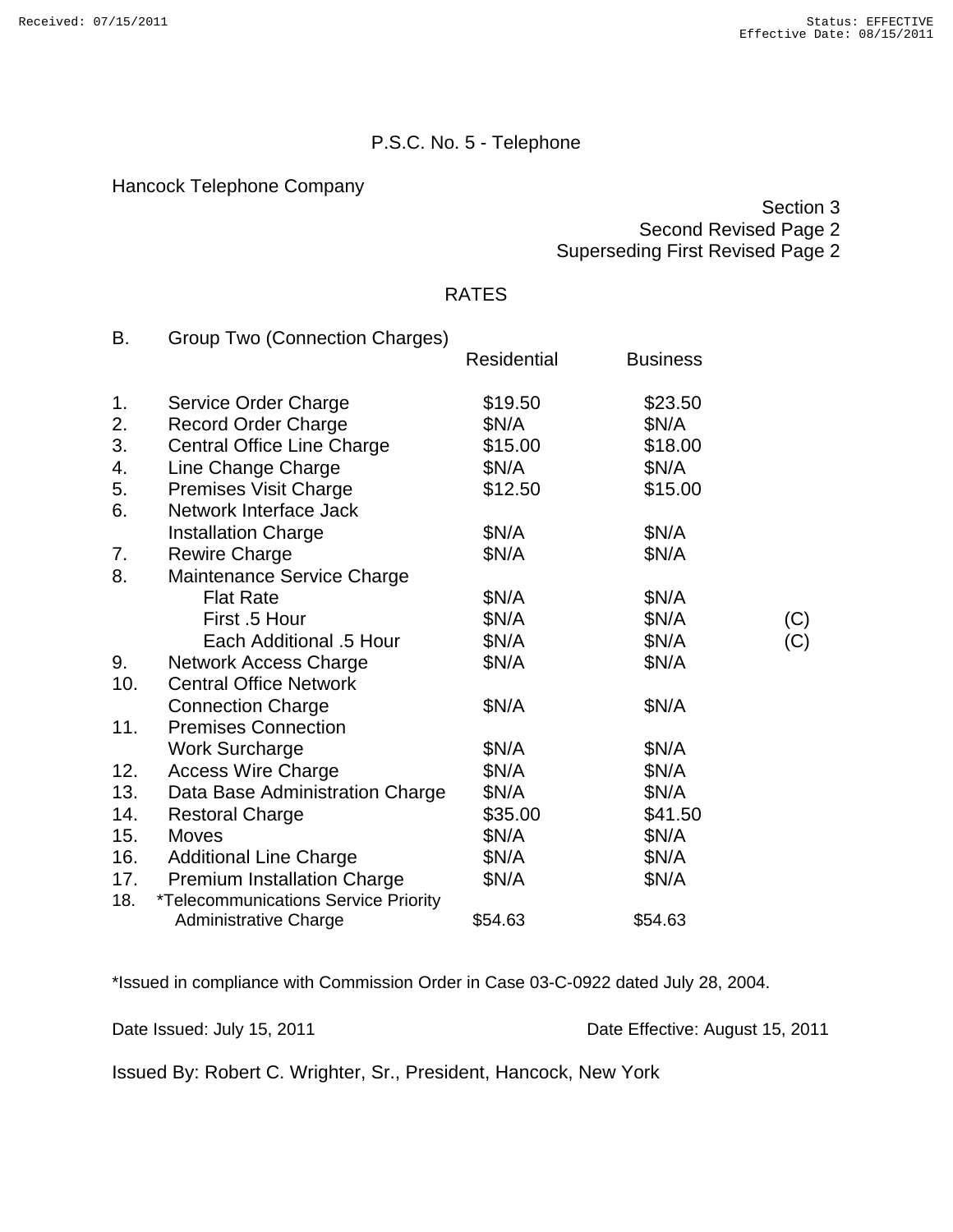Hancock Telephone Company

Section 3 First Revised Page 3 Superseding Original Page 3

#### RATES

C. Group Three (Construction Charges)

| Annual Wireline Pole Attachment Rate | \$13.74           | (C) |
|--------------------------------------|-------------------|-----|
| Annual Wireless Pole Attachment Rate | $$13.74$ per foot | (N) |

*Issued in compliance with Order in Case No.16-M-0330, dated March 14, 2019.* 

Date Issued: June 12, 2019 **Date Effective: August 1, 2019**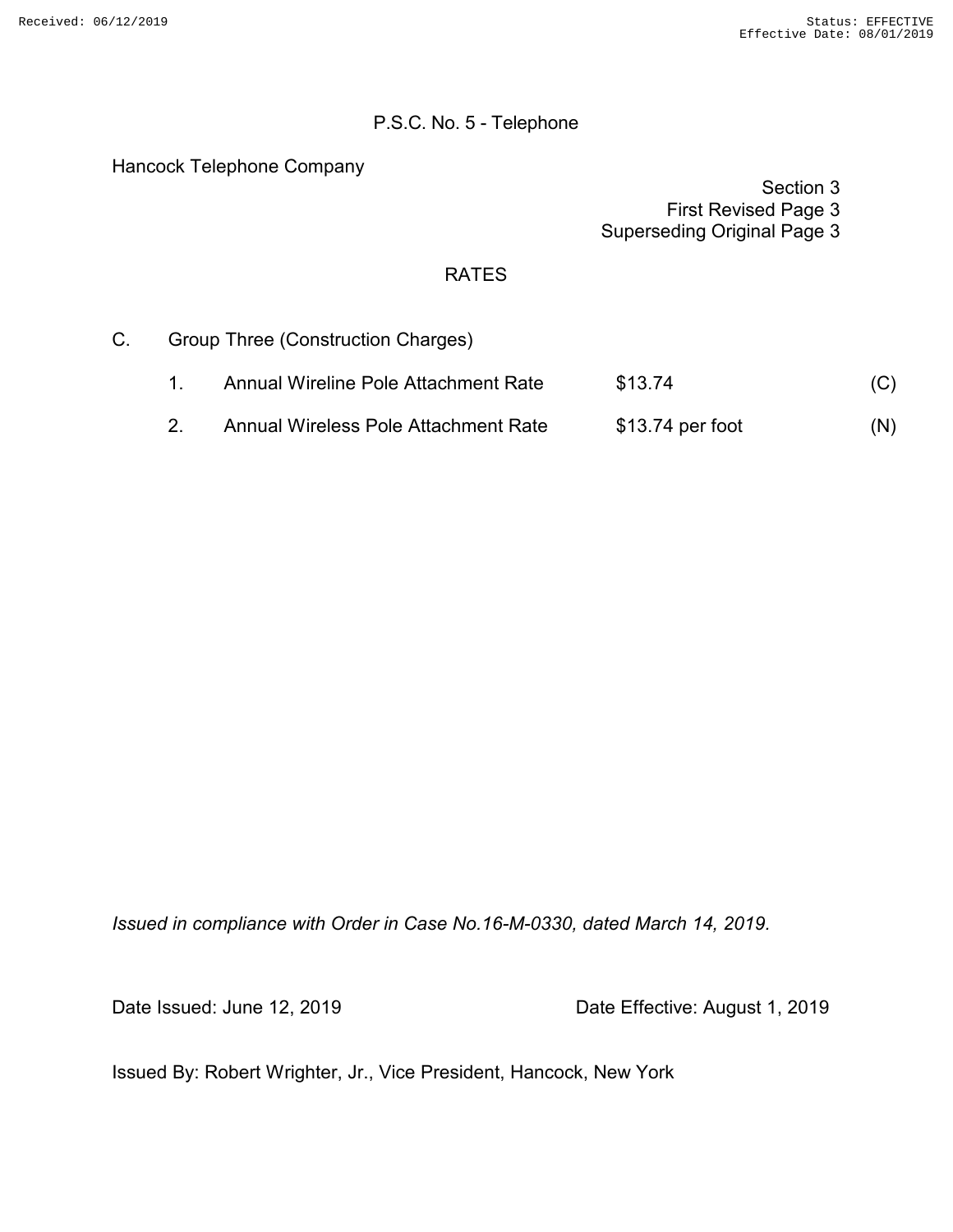Hancock Telephone Company

|    | <b>RATES</b>                          |                    | Section 3<br>Original Page 4 |
|----|---------------------------------------|--------------------|------------------------------|
| D. | Group Four (Billing)                  | <b>Residential</b> | <b>Business</b>              |
|    | 1. Monthly Multiple Bill Charge       | N/A                | N/A                          |
|    | 2. Maximum Number of Duplicate Bills  | N/A                | N/A                          |
|    | 3. Dial-A-Visit Message Detail Charge | N/A                | N/A                          |
|    | 4. Special Billing Detail Charge      | N/A                | N/A                          |
|    | 5. Monthly Large Print Bill Charge    | N/A                | N/A                          |
|    | 6. Government Voucher Charge          | N/A                | N/A                          |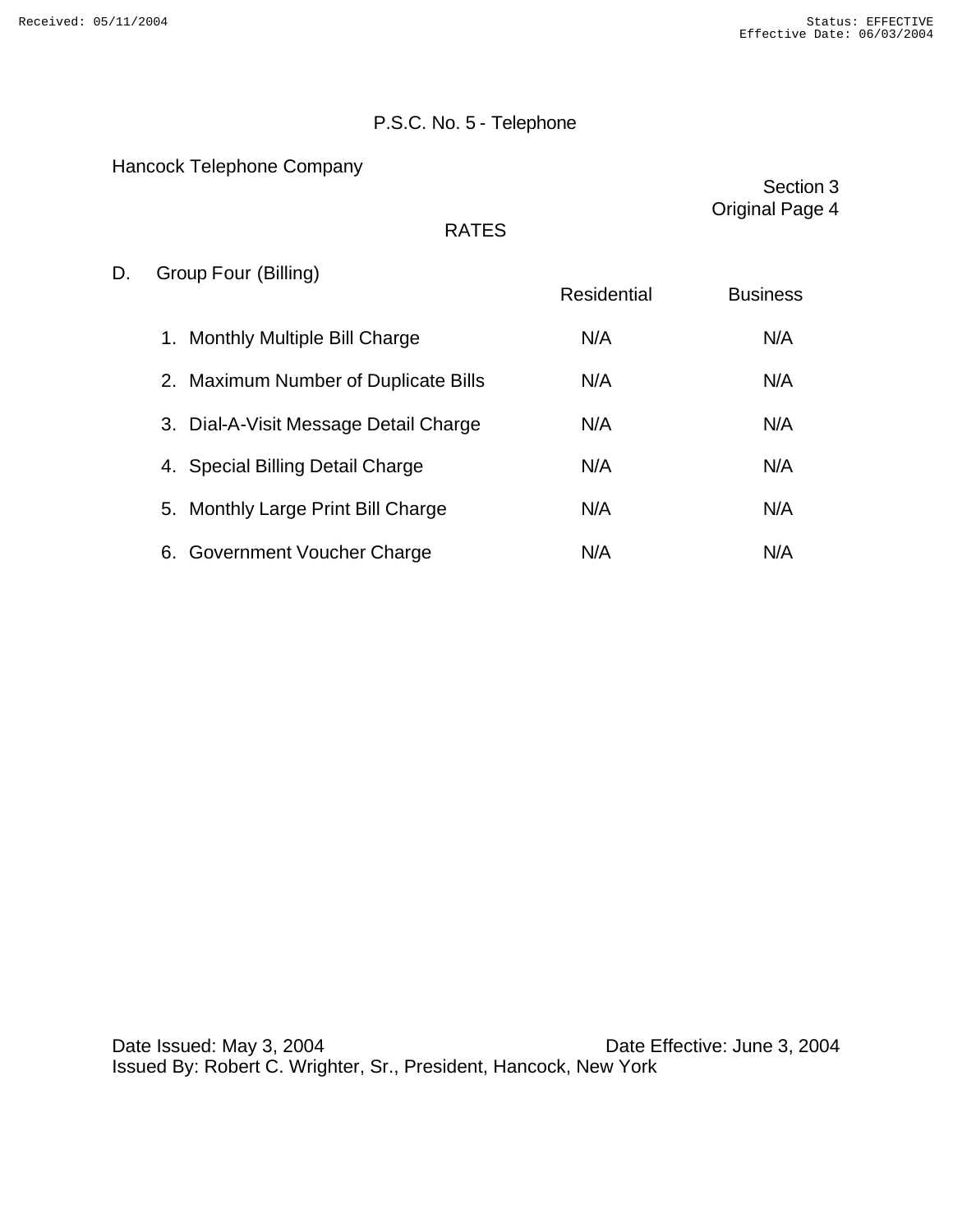Hancock Telephone Company

Section 3 Original Page 5

## RATES

E. Group Five (Interconnection)

NO RATES FOR THIS SECTION AT THIS TIME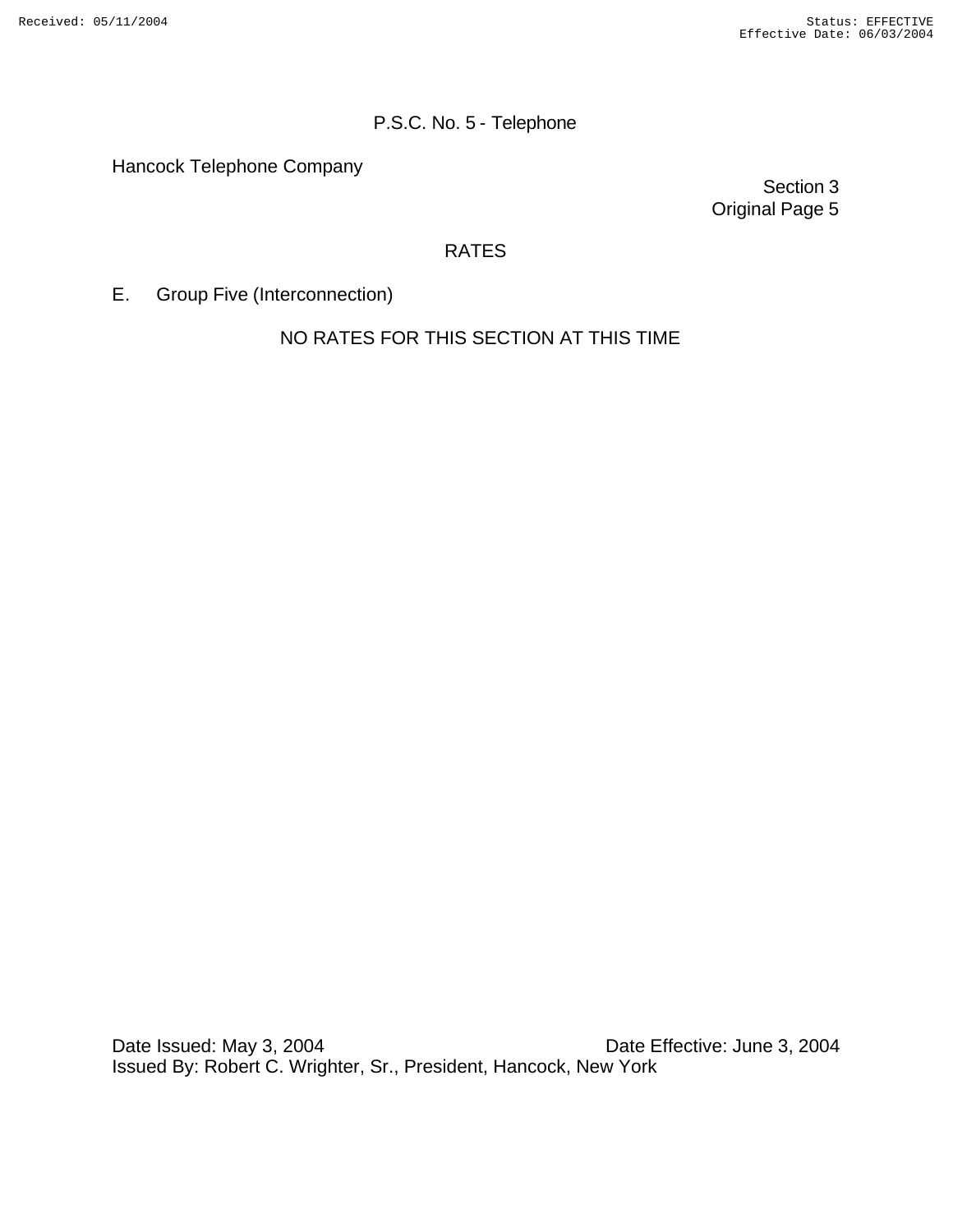Hancock Telephone Company

## Section 3 Seventh Revised Page 6 Superseding Sixth Revised Page 6

#### RATES

F. Group Six (Local Exchange Services)

**Hancock** 

|                                                                                                           | <b>Residential</b>                   | <b>Business</b>                              |            |
|-----------------------------------------------------------------------------------------------------------|--------------------------------------|----------------------------------------------|------------|
| Flat Rate Exchange Service (Basic Service)                                                                |                                      |                                              |            |
| <b>Individual Line</b><br>Multi-Premises (per premises)<br><b>Trunk Rate</b><br><b>Joint User Service</b> | \$23.00<br>\$23.00<br>\$N/A<br>\$N/A | \$23.00<br>\$23.00<br>\$1.5xB1 Rate<br>\$N/A | (C)<br>(C) |
| Message Rate Exchange Service (Individual Line Only)                                                      |                                      |                                              |            |
| Un-timed Message<br>Allowance<br><b>Timed Message</b><br><b>Basic Budget</b>                              | \$N/A<br>N/A calls<br>\$N/A<br>\$N/A | \$N/A<br>N/A calls<br>\$N/A<br>\$N/A         |            |
| <b>Auxiliary Line</b><br>Trunk Rate (first trunk)<br>Allowance<br>Trunk Rate (each additional trunk)      | \$N/A<br>\$N/A<br>N/A calls<br>\$N/A | \$N/A<br>\$N/A<br>N/A calls<br>\$N/A         |            |
| Allowance                                                                                                 | N/A calls                            | N/A calls                                    |            |
| Message Unit<br><b>Timed Unit</b>                                                                         | \$N/A                                | \$N/A                                        |            |

First N/A Minute  $$N/A$  \$N/A \$N/A Each Additional Minute  $N/A$  \$N/A \$N/A

Date Issued: November 9, 2018 Date Effective: January 1, 2019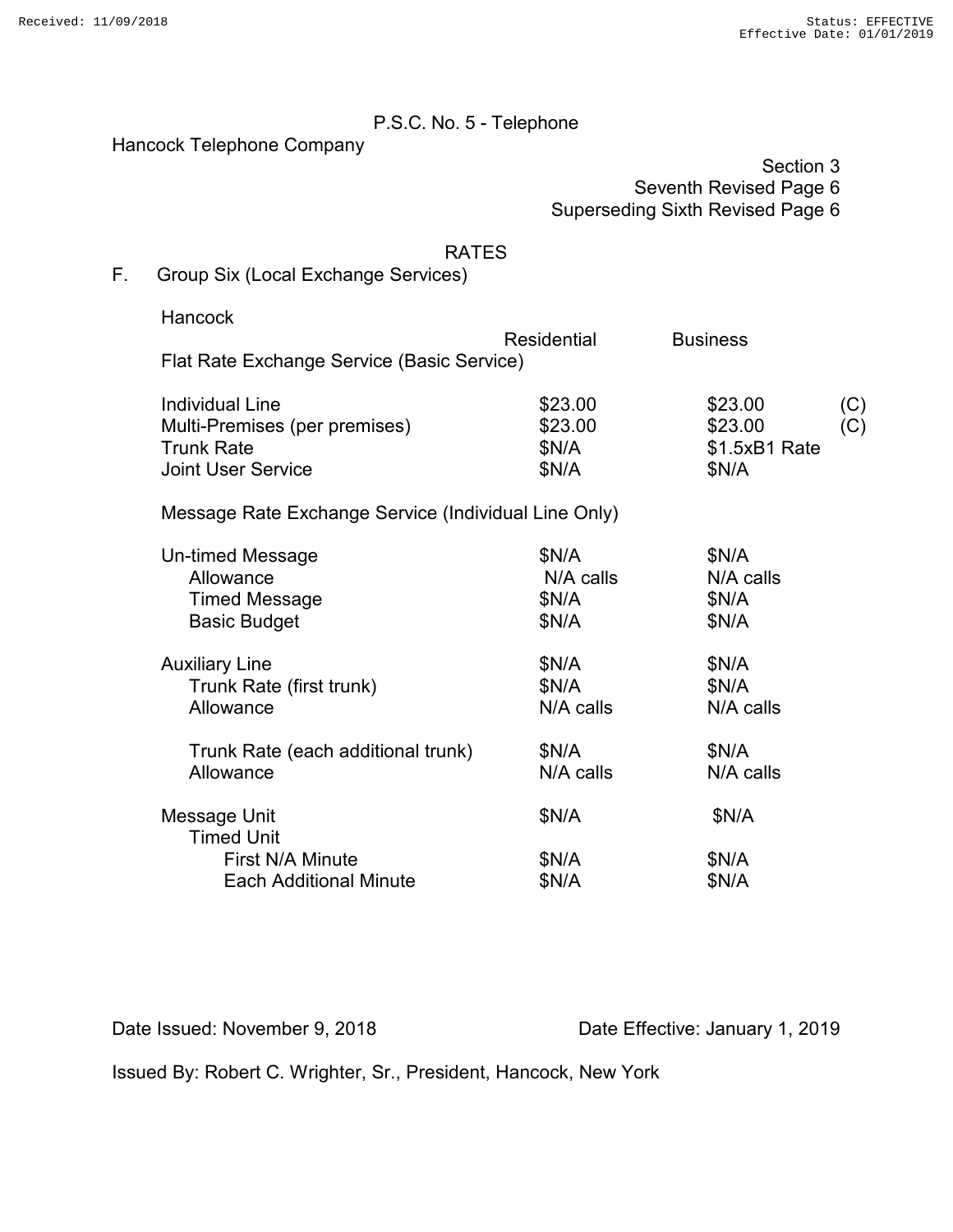Hancock Telephone Company

Section 3 Original Page 7

RATES

| F. | Group Six (Local Exchange Services)                                                                                                                                            |                                          |                                          |
|----|--------------------------------------------------------------------------------------------------------------------------------------------------------------------------------|------------------------------------------|------------------------------------------|
|    | Hancock                                                                                                                                                                        | Residential                              | <b>Business</b>                          |
|    | <b>Seasonal Service</b>                                                                                                                                                        |                                          |                                          |
|    | <b>Option One</b><br>Minimum Period of Service<br>Minimum Regular Service Period<br><b>Maximum Seasonal Service Period</b><br><b>Discount Rate</b><br><b>Reconnection Rate</b> | 6 MTH<br>7 MTH<br>5 MTH<br>50 %<br>\$N/A | 6 MTH<br>7 MTH<br>5 MTH<br>50 %<br>\$N/A |
|    | <b>Option Two</b><br><b>Regular Service Period</b><br><b>Reconnection Charge</b>                                                                                               | N/A<br>\$N/A                             | N/A<br>to<br>\$N/A                       |
|    | <b>Suspended Service</b>                                                                                                                                                       |                                          |                                          |
|    | <b>Maximum Suspended Service Period</b><br><b>Discount Rate</b><br><b>Individual Line</b><br><b>Metered Service</b>                                                            | N/A MTH<br>$N/A\%$<br>\$N/A<br>\$N/A     | N/A MTH<br>$N/A\%$<br>\$N/A<br>\$N/A     |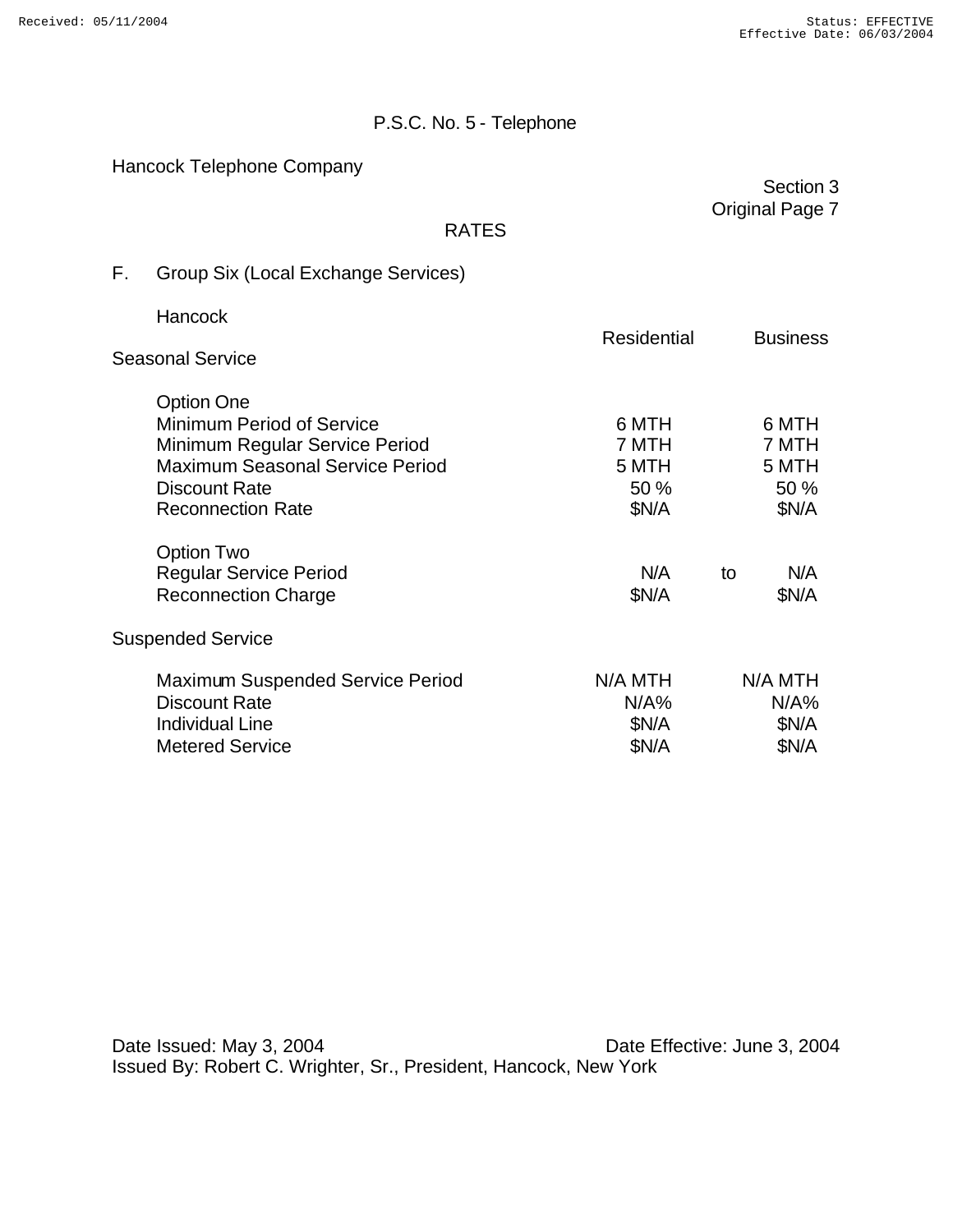Hancock Telephone Company

|                 | Section 3 |
|-----------------|-----------|
| Original Page 8 |           |
|                 |           |

RATES

F. Group Six (Local Exchange Services)

**Hancock** 

Direct Inward Dialing Service

| <b>Monthly Trunk Rate</b>     |     |
|-------------------------------|-----|
| Rotary                        | N/A |
| Tone                          | N/A |
| <b>Monthly Directory Rate</b> | N/A |
| (per N/A directory numbers)   |     |

|                                                              | <b>Residential</b>   | <b>Business</b> |
|--------------------------------------------------------------|----------------------|-----------------|
| <b>Off-Premises Extension Service</b><br><b>Monthly Rate</b> | N/A                  | N/A             |
| Monthly Exchange Access Line Mileage Charges                 |                      |                 |
| Individual (per 1/4 mile)<br>Trunk (per 1/4 mile)            | N/A<br>N/A           | N/A<br>N/A      |
|                                                              | Per 1/4 Mile<br>Rate | Minimum<br>Rate |
| <b>Off-Premises Extension Service</b>                        |                      |                 |
| <b>General Distribution</b>                                  | \$1.48               | \$1.48          |
| <b>Non-General Distribution</b>                              | \$1.48               | \$1.48          |
| Interexchange                                                | \$2.98               | \$2.98          |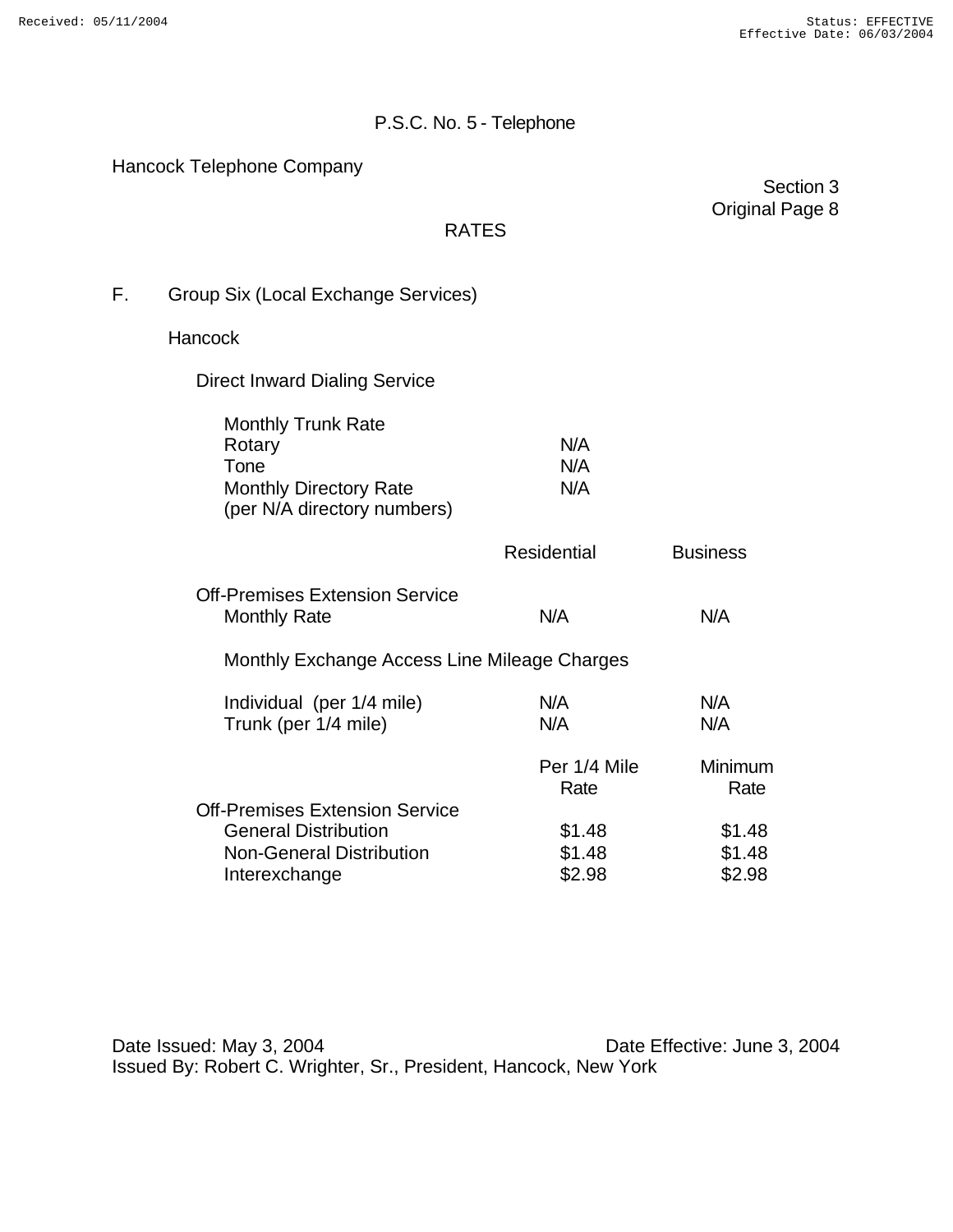Hancock Telephone Company

Section 3 Original Page 9

## RATES

F. Group Six (Local Exchange Services)

**Hancock** 

Foreign Exchange Service

| <b>Mileage Rates</b>                                                                                                               | Per 1/4 Mile<br>Rate        | Minimum<br>Rate             |
|------------------------------------------------------------------------------------------------------------------------------------|-----------------------------|-----------------------------|
| <b>Intra-company Circuits</b>                                                                                                      |                             |                             |
| Adjacent Exchanges With Toll<br>Adjacent Exchanges W/O Toll<br>Non-adjacent Exchanges With Toll<br>Non-adjacent Exchanges W/O Toll | N/A<br>\$1.55<br>N/A<br>N/A | N/A<br>\$1.55<br>N/A<br>N/A |
| <b>Inter-company Circuits</b>                                                                                                      |                             |                             |
| <b>Adjacent Exchanges With Toll</b><br>Adjacent Exchanges W/O Toll                                                                 | \$2.25<br>\$1.55            | \$2.25<br>\$1.55            |
| <b>Toll Substitute Charge</b><br>Regular Access Line<br>Tie Line<br><b>Administrative Charge</b>                                   | N/A<br>N/A<br>N/A           | N/A<br>N/A<br>N/A           |
|                                                                                                                                    |                             |                             |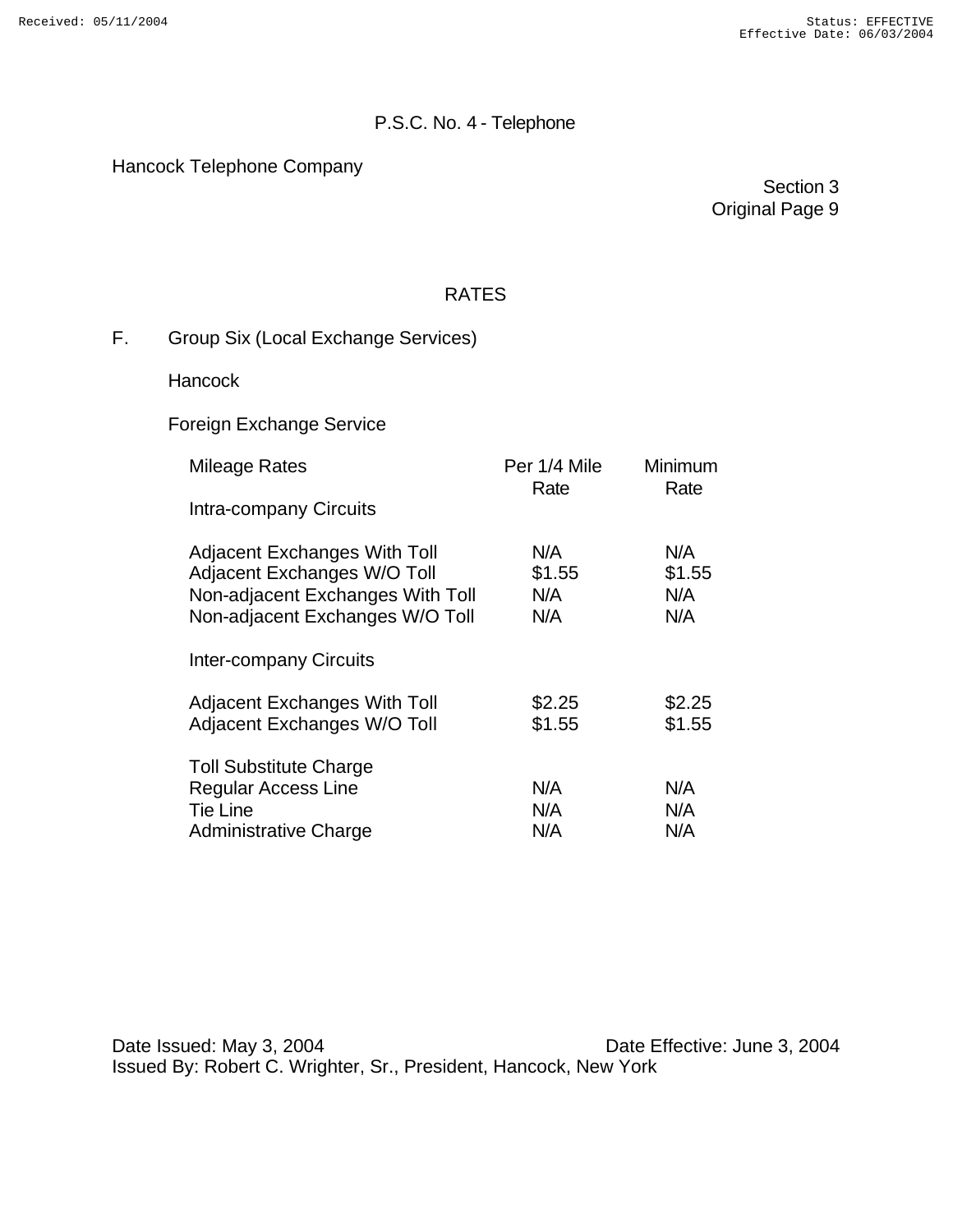Hancock Telephone Company

Section 3 Original Page 10

#### RATES

## G. Group Seven (Supplemental Services)

|                |                                                                              | <b>Residential</b> |        | <b>Business</b> |        |
|----------------|------------------------------------------------------------------------------|--------------------|--------|-----------------|--------|
|                |                                                                              | Min                | Max    | Min             | Max    |
| 1 <sub>1</sub> | <b>Touch Tone</b>                                                            | N/A                | N/A    | N/A             | N/A    |
|                | 2. Custom Calling Service<br>Call Waiting with<br><b>Cancel Call Waiting</b> | \$.65              | \$4.00 | \$.75           | \$6.00 |
|                |                                                                              |                    |        |                 |        |
|                | Call Forwarding                                                              | \$.65              | \$3.00 | \$.75           | \$4.00 |
|                | Call Forward-Busy                                                            | \$.65              | \$3.00 | \$.75           | \$4.00 |
|                | <b>Call Forward-Don't Answer</b>                                             | \$.65              | \$3.00 | \$.75           | \$4.00 |
|                | Call Forward-Busy or                                                         |                    |        |                 |        |
|                | Don't Answer                                                                 | \$N/A              | \$N/A  | \$N/A           | \$N/A  |
|                | <b>Call Forward-Remote Activation</b>                                        | \$.65              | \$4.00 | \$.75           | \$6.00 |
|                | <b>Three Way Calling</b>                                                     | \$.65              | \$3.00 | \$.75           | \$4.00 |
|                | Speed Calling 8-Code                                                         | \$.65              | \$3.00 | \$.75           | \$4.00 |
|                | Speed Calling 30-Code                                                        | \$.65              | \$4.00 | \$.75           | \$6.00 |
|                |                                                                              |                    |        |                 |        |
|                | <b>Call Restriction</b>                                                      | \$N/A              | \$N/A  | \$N/A           | \$N/A  |
|                |                                                                              |                    |        |                 |        |
|                | Intercom Calling                                                             | \$N/A              | \$N/A  | \$N/A           | \$N/A  |
|                |                                                                              |                    |        |                 |        |
|                | <b>Call Transfer</b>                                                         | \$.65              | \$3.00 | \$.75           | \$4.00 |
|                | <b>Reminder Service</b>                                                      | \$N/A              | \$N/A  | \$N/A           | \$N/A  |
|                |                                                                              |                    |        |                 |        |
|                | <b>Hot Line</b>                                                              | \$N/A              | \$N/A  | \$N/A           | \$N/A  |
|                |                                                                              |                    |        |                 |        |
|                | <b>Warm Line</b>                                                             | \$N/A              | \$N/A  | \$N/A           | \$N/A  |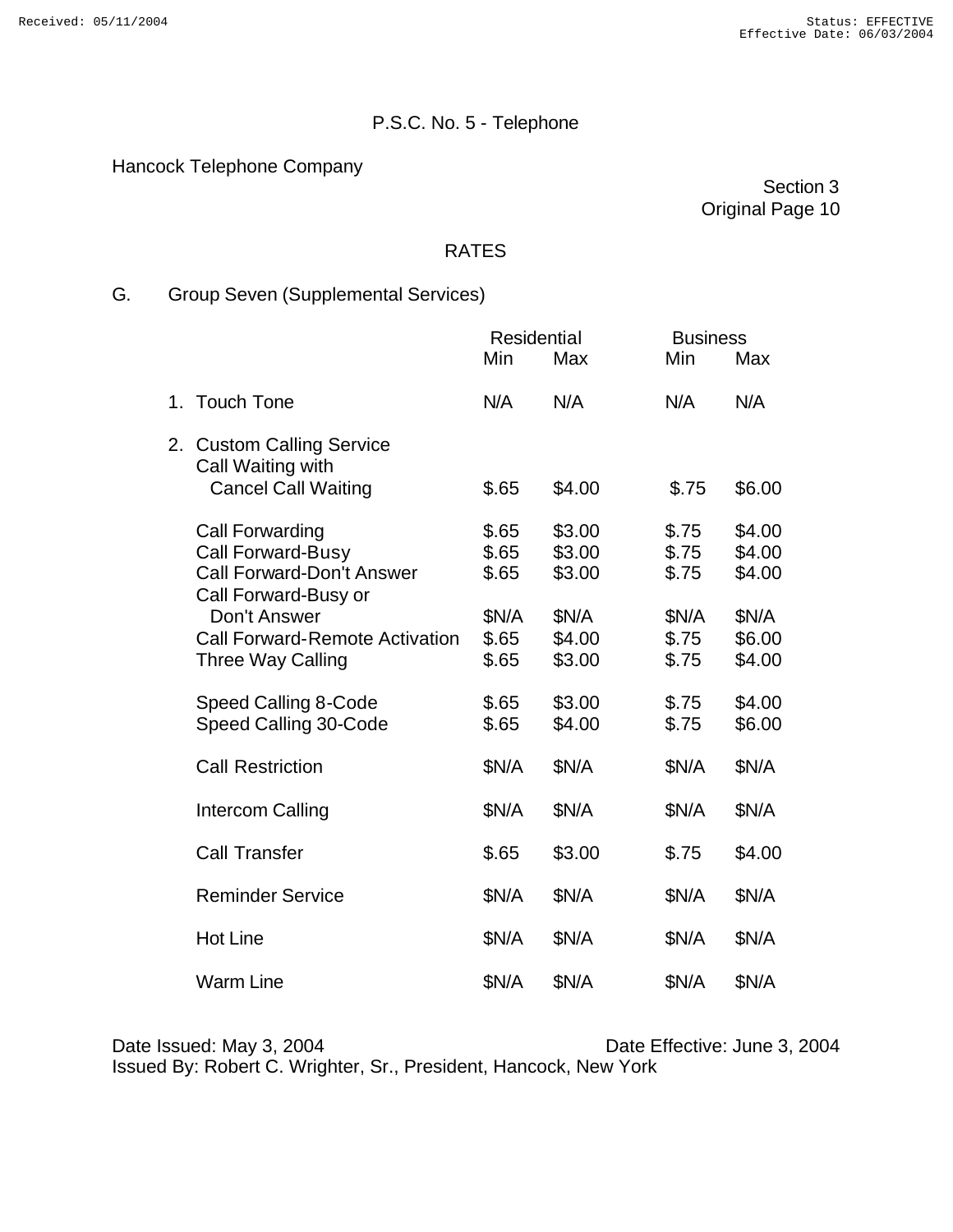Hancock Telephone Company

Section 3 Original Page 11

#### RATES

## G. Group Seven (Supplemental Services)

|    |                                                                                                               |                                           | <b>Residential</b>                       | <b>Business</b>                          |                                           |
|----|---------------------------------------------------------------------------------------------------------------|-------------------------------------------|------------------------------------------|------------------------------------------|-------------------------------------------|
| 2. | Custom Calling Service (cont'd)                                                                               | Min                                       | Max                                      | Min                                      | Max                                       |
|    | <b>Consultation Hold</b>                                                                                      | \$N/A                                     | \$N/A                                    | \$N/A                                    | \$N/A                                     |
|    | <b>Last Number Redial</b>                                                                                     | \$N/A                                     | \$N/A                                    | \$N/A                                    | \$N/A                                     |
|    | Hold                                                                                                          | \$N/A                                     | \$N/A                                    | \$N/A                                    | \$N/A                                     |
|    | <b>Distinctive Ringing</b>                                                                                    | \$N/A                                     | \$N/A                                    | \$N/A                                    | \$N/A                                     |
|    | <b>Call Forwarding USP</b>                                                                                    | \$N/A                                     | \$N/A                                    | \$N/A                                    | \$N/A                                     |
|    | Two Feature Discount*<br>Three Feature Discount*                                                              | 1%<br>1%                                  | 50%<br>50%                               | 1%<br>1%                                 | 50%<br>50%                                |
| 3. | <b>Custom Calling Packages</b><br>Package One<br>Package Two<br>Package Three<br>Package Four<br>Package Five | \$N/A<br>\$N/A<br>\$N/A<br>\$N/A<br>\$N/A | \$N/A<br>SN/A<br>\$N/A<br>\$N/A<br>\$N/A | SN/A<br>\$N/A<br>\$N/A<br>\$N/A<br>\$N/A | \$N/A<br>\$N/A<br>\$N/A<br>\$N/A<br>\$N/A |

\*Multiple Feature Discounts apply to non-usage sensitive Custom Calling and CLASS features only.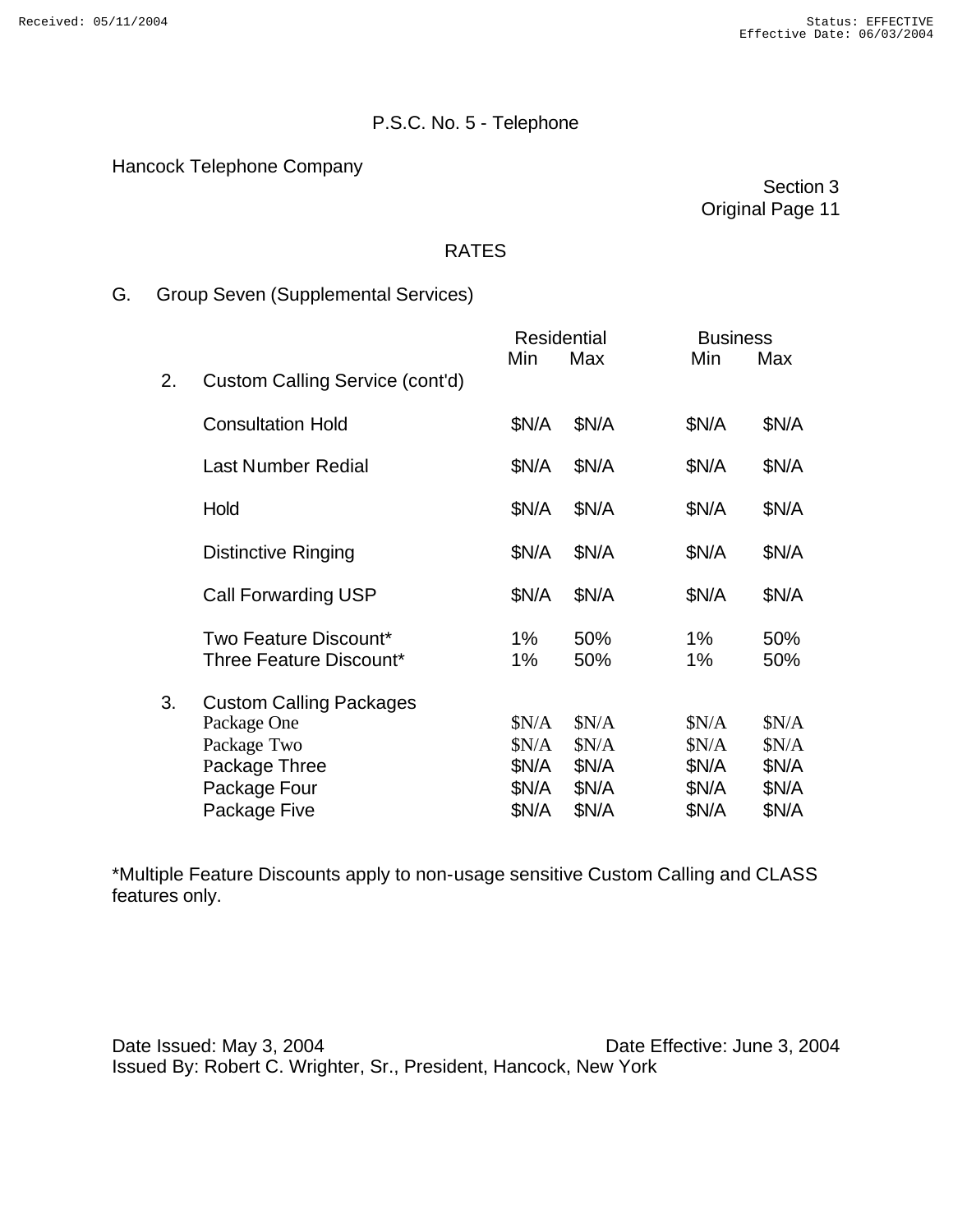Hancock Telephone Company

#### Section 3 Second Revised Page 12 Superseding First Revised Page 12

## RATES

G. Group Seven (Supplemental Services)

| 3. | Custom Calling Packages (CONT'D) |     |  |
|----|----------------------------------|-----|--|
|    | Package One includes:            | N/A |  |
|    | Package Two includes:            | N/A |  |
|    | Package Three includes:          | N/A |  |
|    | Package Four includes:           | N/A |  |
|    | Package Five includes:           | N/A |  |

|                |                                                   | Residential<br>Min | Max               | <b>Business</b><br>Min. | Max               |     |
|----------------|---------------------------------------------------|--------------------|-------------------|-------------------------|-------------------|-----|
| 4.             | Remote Call Forwarding                            | \$1.00             | \$15.00           |                         | \$5.00 \$30.00    |     |
| 5.             | <b>Multi line Hunt Service</b>                    | \$N/A              | \$N/A             |                         | \$N/A \$N/A       |     |
| 6.             | <b>Extended Number</b><br><b>Referral Service</b> | \$N/A              | \$N/A             |                         | \$N/A \$N/A       |     |
| 7 <sub>1</sub> | <b>Data Security Service</b>                      | \$N/A              | \$N/A             |                         | \$N/A \$N/A       |     |
| 8.             | <b>Busy Verification</b>                          | \$N/A              | \$N/A             |                         | \$N/A \$N/A       |     |
| 9.             | <b>Interruption Service</b>                       | \$N/A              | \$N/A             |                         | \$N/A \$N/A       |     |
| 10.            | <b>Directory Assistance</b>                       | \$.45              | \$2.00            | \$.45                   | \$2.00            | (N) |
| 11.            | *Critical Facilities Administration<br>Charge     |                    | \$100.00 \$200.00 |                         | \$100.00 \$200.00 |     |

Date Issued: November 28, 2012 Date Effective: January 1, 2013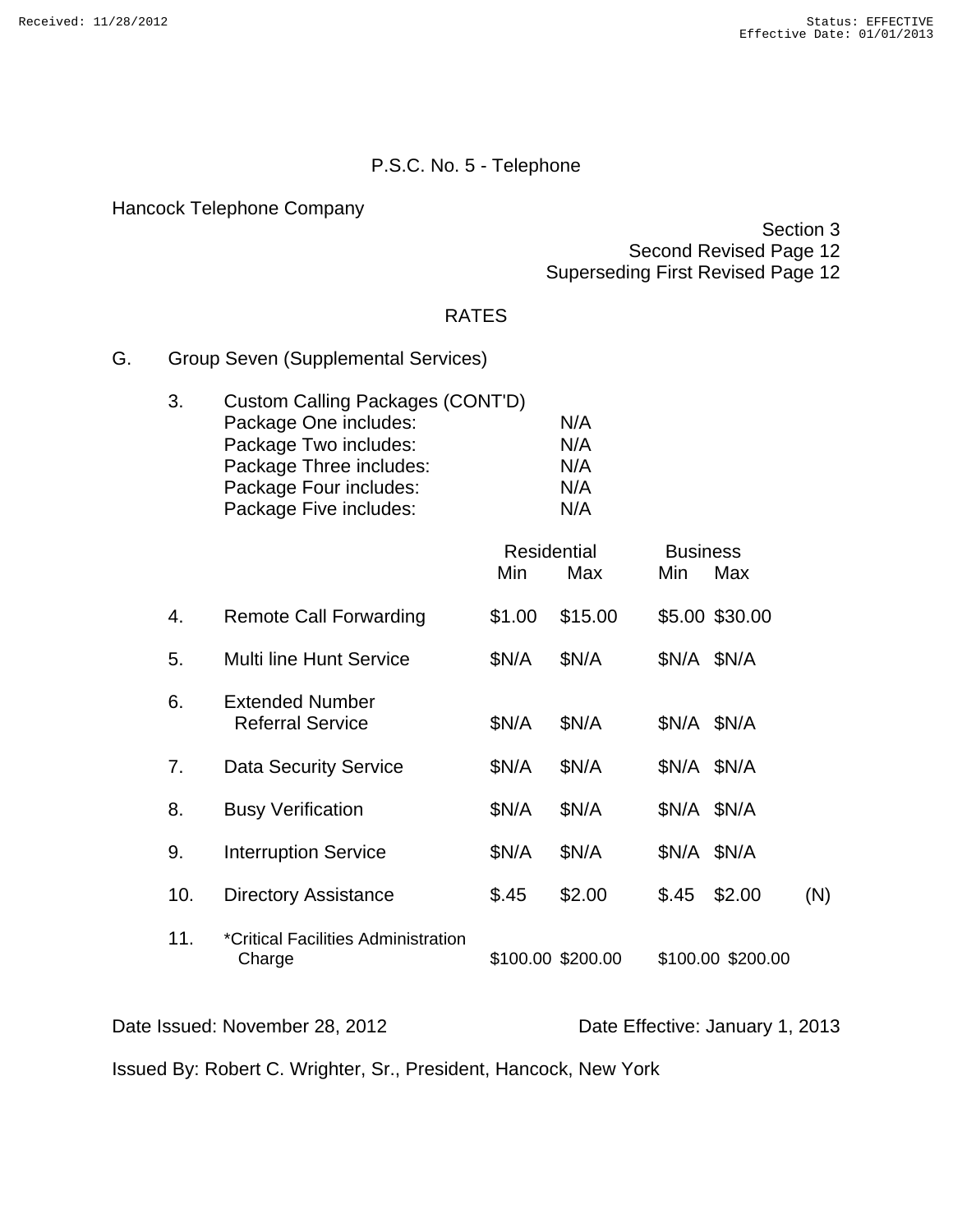Hancock Telephone Company

Section 3 Original Page 13

## RATES

| G. | Group Seven (Supplemental Services) |                |        |                 |         |  |
|----|-------------------------------------|----------------|--------|-----------------|---------|--|
|    |                                     | Residential    |        | <b>Business</b> |         |  |
|    |                                     | Min            | Max    | Min             | Max     |  |
|    | 11. Voice Mail Service              |                |        |                 |         |  |
|    | <b>Standard Service</b><br>Α.       |                |        |                 |         |  |
|    | 1. Monthly Recurring                | \$1.00         | \$8.00 | \$1.00          | \$10.00 |  |
|    | Maximum Message                     |                |        |                 |         |  |
|    | Length(minutes)                     | 10 Sec. 10 Min |        | 10 Sec.         | 10 Min  |  |
|    |                                     |                |        |                 |         |  |
|    | <b>Maximum Total</b>                |                |        |                 |         |  |
|    | <b>Messages Stored</b>              | N/A            | N/A    | N/A             | N/A     |  |
|    |                                     |                |        |                 |         |  |
|    | 2. Direct Number Access *           |                |        |                 |         |  |
|    | Per Assignment                      | \$1.00         | \$8.00 | \$1.00          | \$10.00 |  |
|    |                                     |                |        |                 |         |  |
|    | <b>B.</b> Optional Services         |                |        |                 |         |  |
|    | 1. Auto Attendant                   | N/A            | N/A    | \$5.00          | \$50.00 |  |
|    | 2. Pager Notification               | \$0.50         | \$8.00 | \$0.50          | \$10.00 |  |
|    | 3. Announcement Service             | \$1.00         | \$8.00 | \$1.00          | \$10.00 |  |

\* Customers choosing not to purchase Direct Number Access must purchase Call ForwardingService.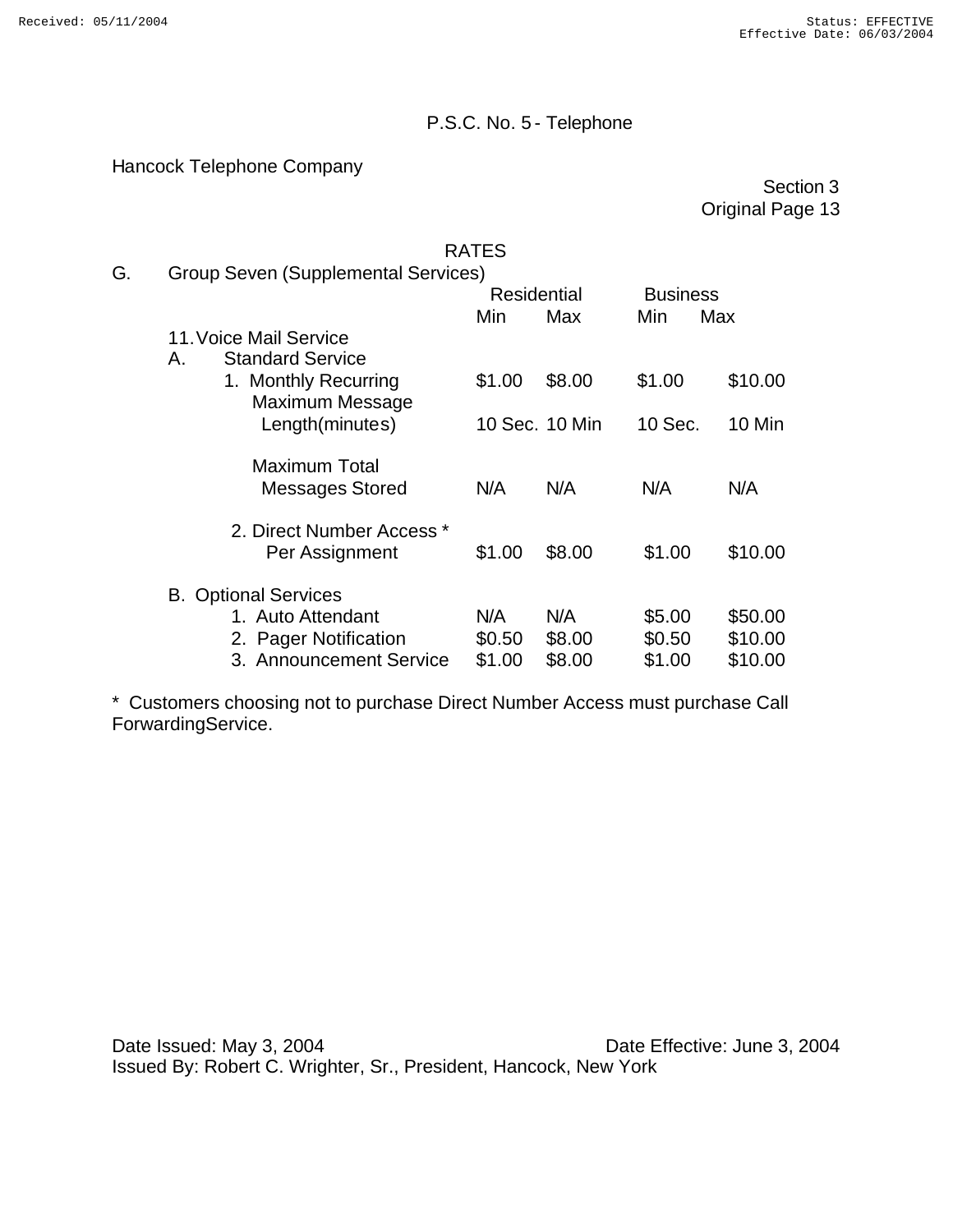Hancock Telephone Company Section 3

Original Page 14

#### RATES

| G. |  | Group Seven (Supplemental Services) |  |
|----|--|-------------------------------------|--|
|----|--|-------------------------------------|--|

|     |                                         |        | <b>Residential</b> | <b>Business</b> |         |
|-----|-----------------------------------------|--------|--------------------|-----------------|---------|
| 13. | <b>CLASS Services:</b>                  | Min    | Max                | Min             | Max     |
|     | <b>Automatic Redial</b>                 |        |                    |                 |         |
|     | Per Use                                 | \$.25  | \$2.00             | \$.25           | \$2.00  |
|     | Monthly                                 | \$.50  | \$8.00             | \$.50           | \$10.00 |
|     | <b>Call Return</b>                      |        |                    |                 |         |
|     | Per Use                                 | \$.25  | \$2.00             | \$.25           | \$2.00  |
|     | Monthly                                 | \$.50  | \$8.00             | \$.50           | \$10.00 |
|     | <b>Customer Originated Trace</b>        |        |                    |                 |         |
|     | Per Use                                 | \$1.00 | \$3.00             | \$1.00          | \$3.00  |
|     | Call ID                                 | \$1.00 | \$10.00            | \$1.00          | \$10.00 |
|     | Call ID + Name                          | \$1.00 | \$10.00            | \$1.00          | \$10.00 |
|     | <b>Priority Ringing</b>                 |        |                    |                 |         |
|     | Per Use                                 | \$.25  | \$2.00             | \$.25           | \$2.00  |
|     | Monthly                                 | \$.50  | \$8.00             | \$.50           | \$10.00 |
|     | <b>Preferred Call Forwarding</b>        |        |                    |                 |         |
|     | Per Use                                 | \$.25  | \$2.00             | \$.25           | \$2.00  |
|     | Monthly                                 | \$.50  | \$8.00             | \$.50           | \$10.00 |
|     | <b>Call Screening</b>                   |        |                    |                 |         |
|     | Per Use                                 | \$.25  | \$2.00             | \$.25           | \$2.00  |
|     | Monthly                                 | \$.50  | \$8.00             | \$.50           | \$10.00 |
|     | <b>Special Call Acceptance</b>          |        |                    |                 |         |
|     | Per Use                                 | \$.25  | \$2.00             | \$.25           | \$2.00  |
|     | Monthly                                 | \$.50  | \$8.00             | \$.50           | \$10.00 |
|     | Anonymous Call Rejection                |        |                    |                 |         |
|     | Per Use                                 | \$.25  | \$2.00             | \$.25           | \$2.00  |
|     | Monthly                                 | \$.50  | \$8.00             | \$.50           | \$10.00 |
|     | Call Waiting with                       |        |                    |                 |         |
|     | Calling Name + Number ID                | \$.50  | \$8.00             | \$.50           | \$10.00 |
|     | <b>Blocking Option Change Charge: *</b> |        |                    |                 |         |
|     | <b>Per-Call Restrict</b>                | \$5.00 | \$5.00             | \$5.00          | \$5.00  |
|     | <b>Per-Line Restrict</b>                | \$5.00 | \$5.00             | \$5.00          | \$5.00  |

\*A customer is entitled to change blocking options two times during six months after Call ID services are available in the customers Central Office territory. A new customer of the Central Office territory is also entitled to change two times within six months of service. Customers electing the per-line option after the initial six months or in excess of two changes within the six-month period will incur a non-recurring charge as specified above.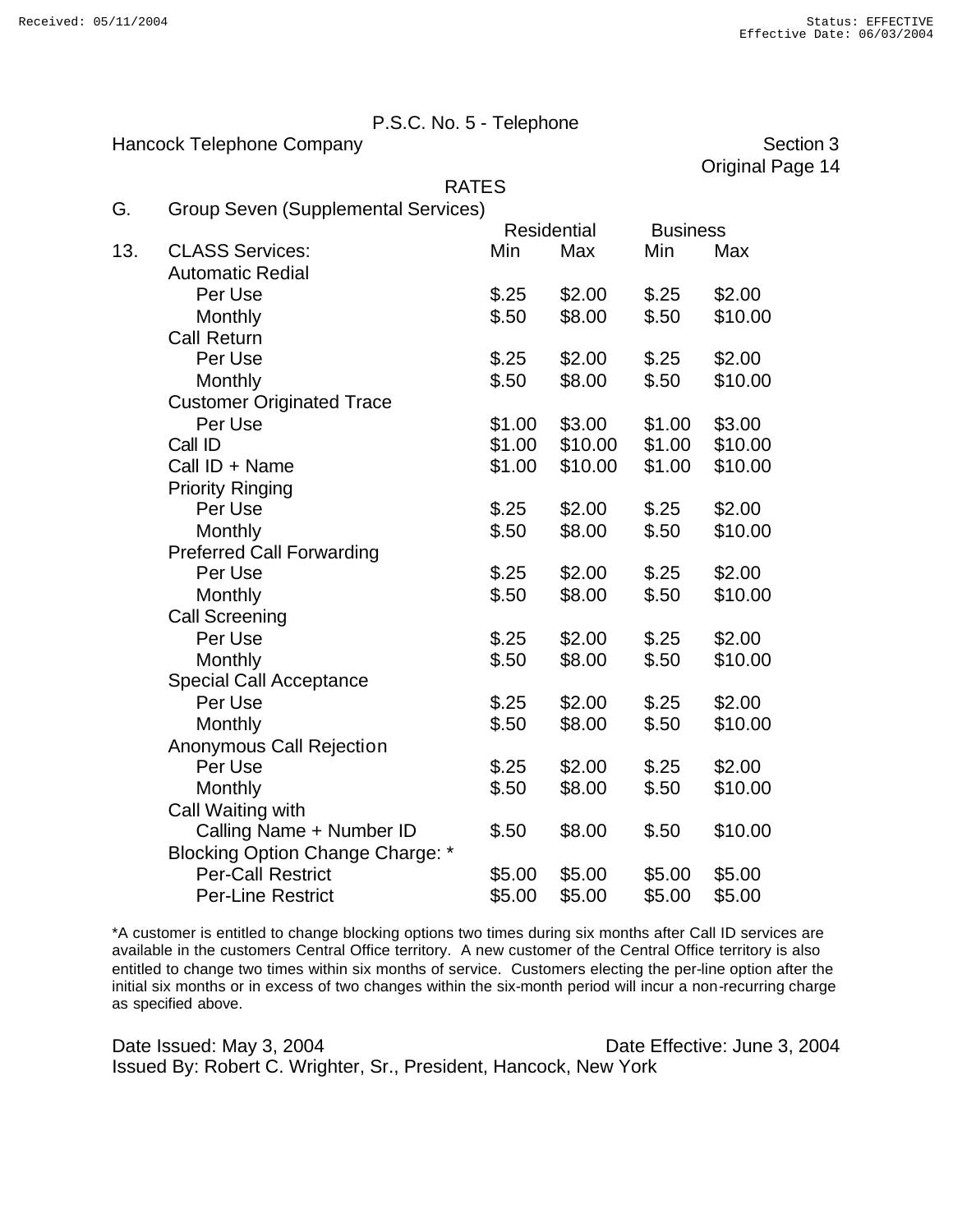Hancock Telephone Company

Section 3 Original Page 15

## RATES

H. Group Eight (Private Line Service)

The Company concurs with the rates filed by the New York Intrastate Access Settlement Pool in tariff PSC No. 1 - Telephone for private line service.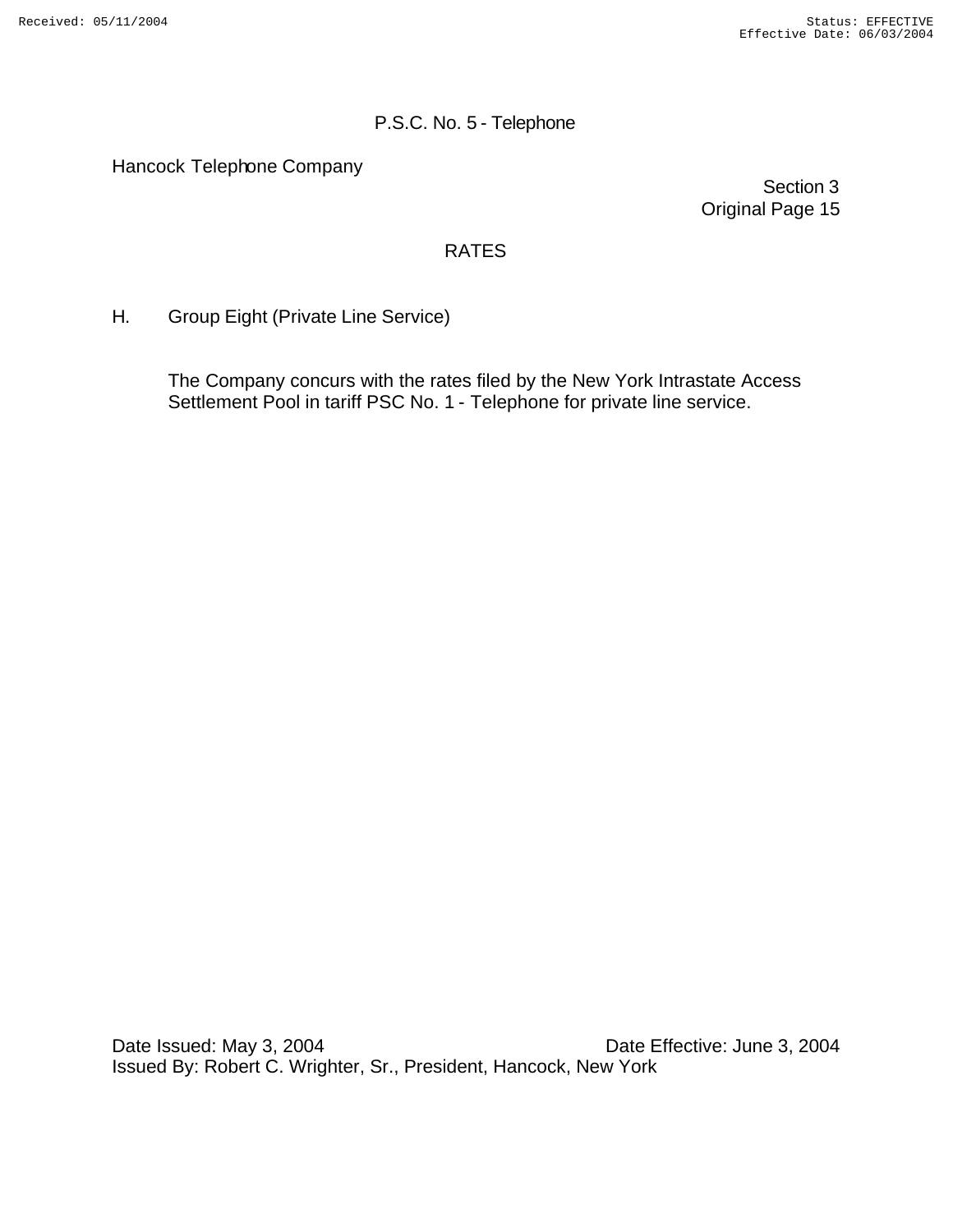Hancock Telephone Company

Section 3 Original Page 16

I. Group Nine (Special Equipment, Services and Programs)

## NO RATES FOR THIS SECTION AT THIS TIME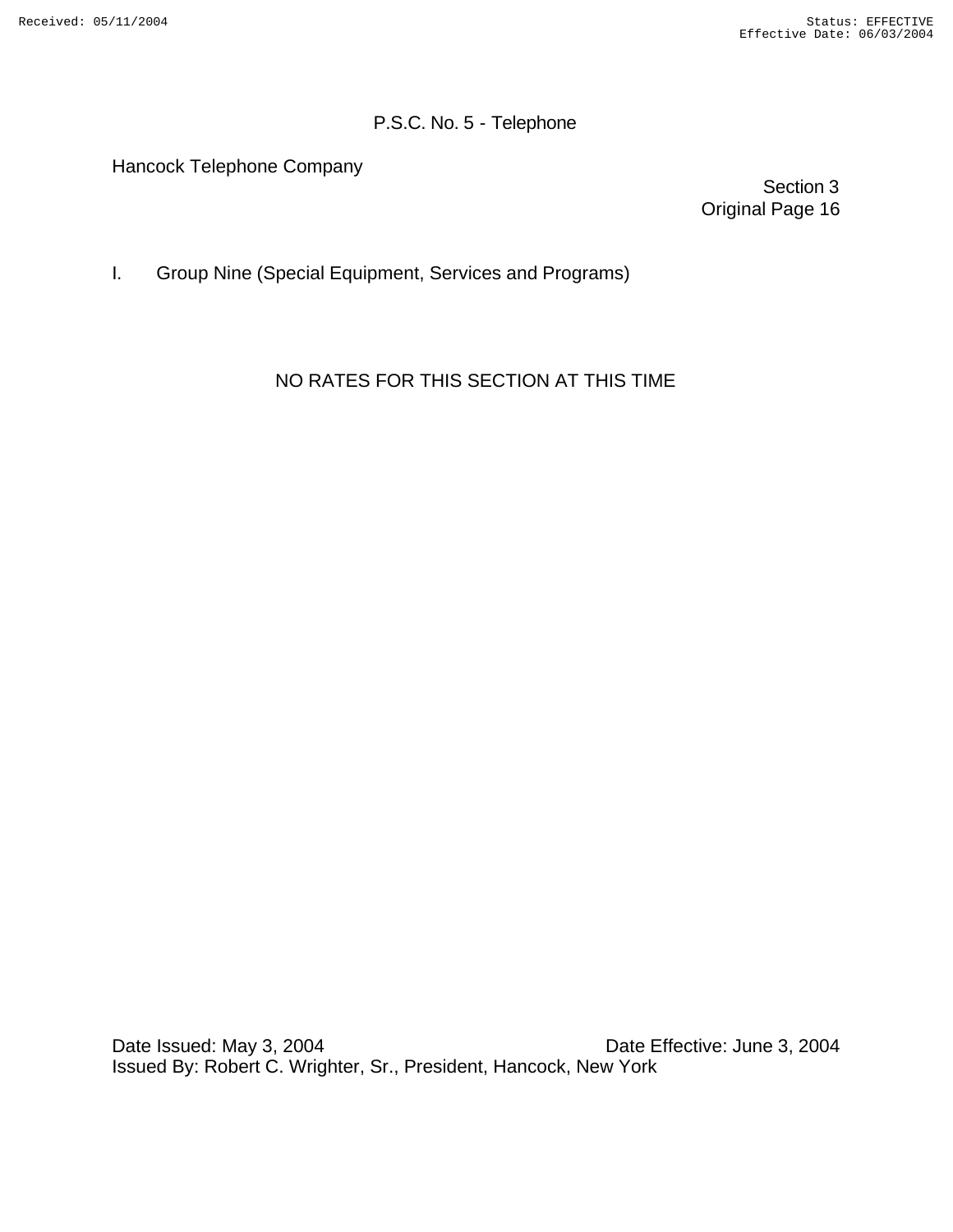#### Hancock Telephone Company

|  | Section 3 |  |
|--|-----------|--|
|  |           |  |

Fourth Revised Page 17 Superseding Third Revised Page 17

## RATES

J. Group Ten (Pay Telephone Service)

All Exchanges

Monthly Rate

1. Public Access Line Service Monthly Flat Rate Service Charge \$23.00 (C) Monthly Message Rate Service Charge **\$N/A** Local Call Rate Un-timed Message Rate  $$ N/A$ <br>Call Allowance  $$ N/A$  calls Call Allowance Timed Message Rate First N/A Minutes  $$ N/A$ Each Additional N/A Minutes \$ N/A Outgoing Screening  $$ N/A$ Incoming Blocking **6 19 and 19 and 19 and 19 and 19 and 19 and 19 and 19 and 19 and 19 and 19 and 19 and 19 and 19 and 19 and 19 and 19 and 19 and 19 and 19 and 19 and 19 and 19 and 19 and 19 and 19 and 19 and 19 and 19 an** Coin Supervision Service  $$6.00$ 

Date Issued: November 9, 2018 Date Effective: January 1, 2019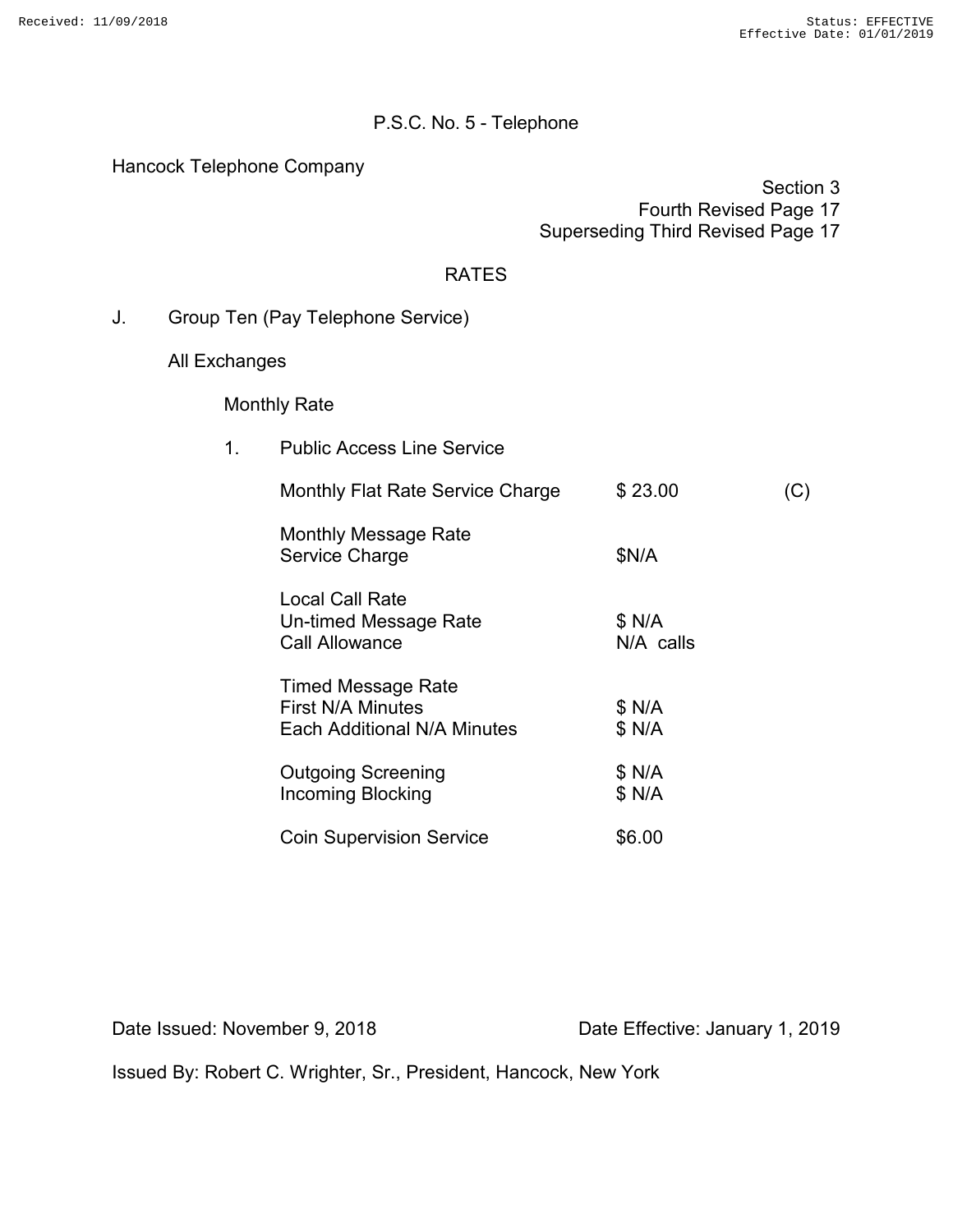Hancock Telephone Company

Section 3 Original Page 18

#### RATES

K. Group Eleven (Directory)

The following rates are monthly per directory line for each listing in excess of the free allowance unless otherwise noted.

|    |                                                                                                                                                                         | Residential                      | <b>Business</b>                  |
|----|-------------------------------------------------------------------------------------------------------------------------------------------------------------------------|----------------------------------|----------------------------------|
| 1. | <b>Additional Standard Listing</b>                                                                                                                                      | \$.82                            | \$.82                            |
| 2. | <b>Indented Listing</b>                                                                                                                                                 | \$.82                            | \$.82                            |
| 3. | <b>Duplicate Listing</b>                                                                                                                                                | \$.82                            | \$.82                            |
| 4. | Reference Listing                                                                                                                                                       | \$.82                            | \$.82                            |
| 5. | <b>Alternative Telephone</b><br>Number (per line)                                                                                                                       | \$.82                            | \$.82                            |
| 6. | Night Listing                                                                                                                                                           | \$.82                            | \$.82                            |
| 7. | *Foreign Listing                                                                                                                                                        | \$.82                            | \$.82                            |
| 8. | **Non-published Number                                                                                                                                                  | \$N/A                            | \$N/A                            |
| 9. | <b>Customized Number Listing</b><br><b>Monthly Number Charge</b><br><b>Initial Search Charge</b><br><b>Additional Search Charge</b><br><b>Customized Number Listing</b> | \$N/A<br>\$N/A<br>\$N/A<br>\$N/A | \$N/A<br>\$N/A<br>\$N/A<br>\$N/A |

\* This item is billed in yearly increments.

\*\*No recurring monthly rate applies. See section 4, page 7 for applicable nonrecurring rate.